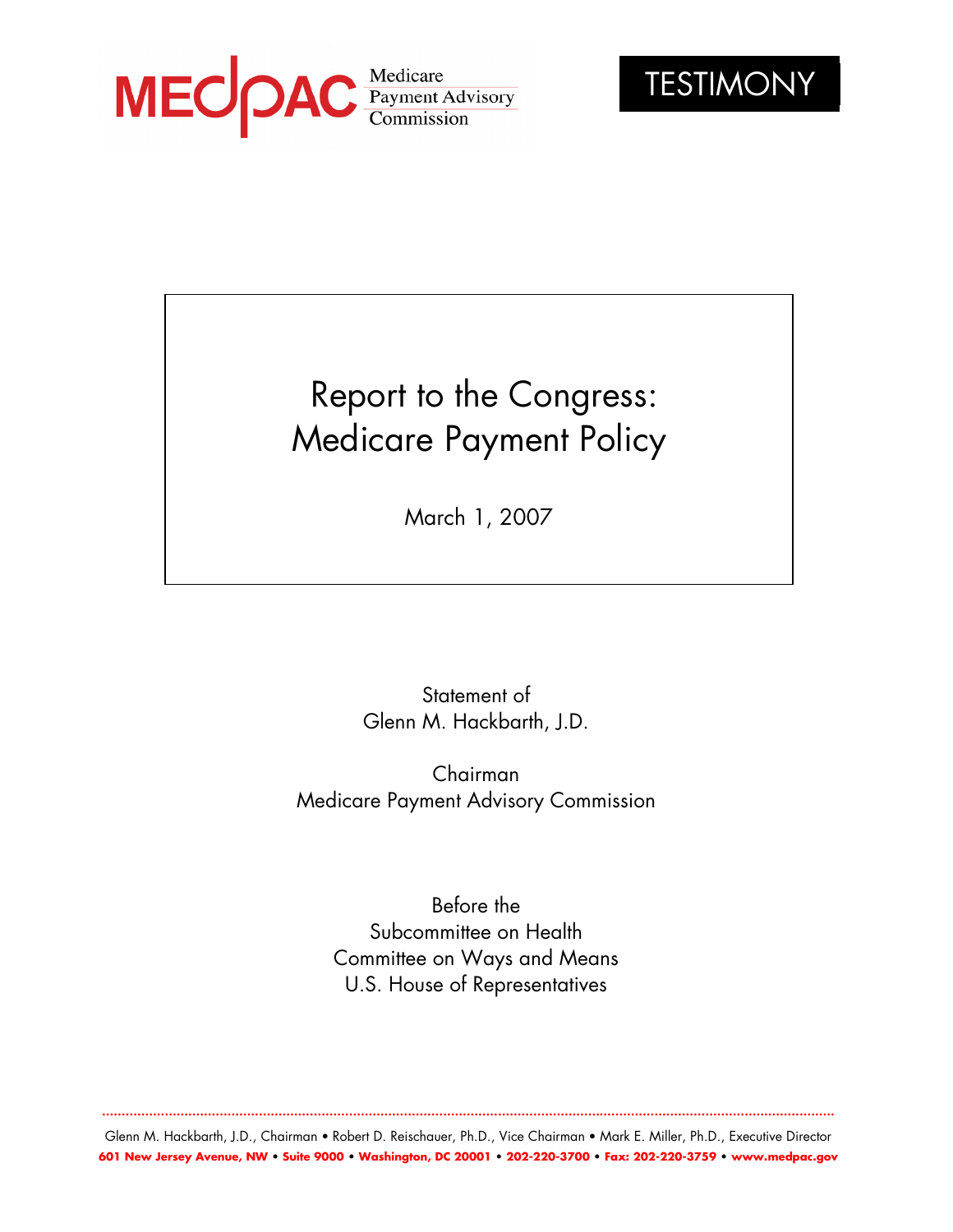Chairman Stark, Ranking Member Camp, distinguished Subcommittee members. I am Glenn Hackbarth, chairman of the Medicare Payment Advisory Commission (MedPAC). I appreciate the opportunity to be here with you this afternoon to discuss MedPAC's March Report to the Congress and our recommendations on Medicare payment policy.

The Commission has become increasingly concerned with the trend of higher Medicare spending without a commensurate increase in value to the program. (An increase in value would be, for example, beneficiaries receiving higher quality services with no increase in spending.) That trend, combined with the retirement of the baby boomers and Medicare's new prescription drug benefit, will, if unchecked, result in the Medicare program absorbing unprecedented shares of the GDP and of federal spending. Policymakers need to take steps now to slow growth in Medicare spending and encourage greater efficiency from health care providers, while assuring access and maintaining or improving quality.

In our March report to the Congress, we review Medicare fee-for-service payment systems for eight sectors: hospital inpatient, hospital outpatient, physician, outpatient dialysis, skilled nursing, home health, inpatient rehabilitation facilities (IRFs), and long-term care hospitals (LTCHs). The Commission recommends changes to payment and other policies designed to make payments more accurate and to improve the value received by beneficiaries and taxpayers for their expenditures on health care.

Our March report also reviews recent findings and past recommendations on the Medicare Advantage (MA) plans beneficiaries can join in lieu of traditional fee-for-service Medicare, and the private plans offering the new prescription drug benefit. We express our support for the MA program, but also our concern that payments for private plans are higher than the amount traditional Medicare would have spent on the same beneficiaries. We also provide information on the enrollment, benefits and premiums of the plans offering the new prescription drug benefit, both the stand-alone prescription drug plans and the prescription drug plans affiliated with MA plans.

Medicare should exert continued financial pressure on providers to control their costs, much as would happen in a competitive marketplace. We have found, for example, that hospitals under financial pressure tend to control cost growth better than those that have non-Medicare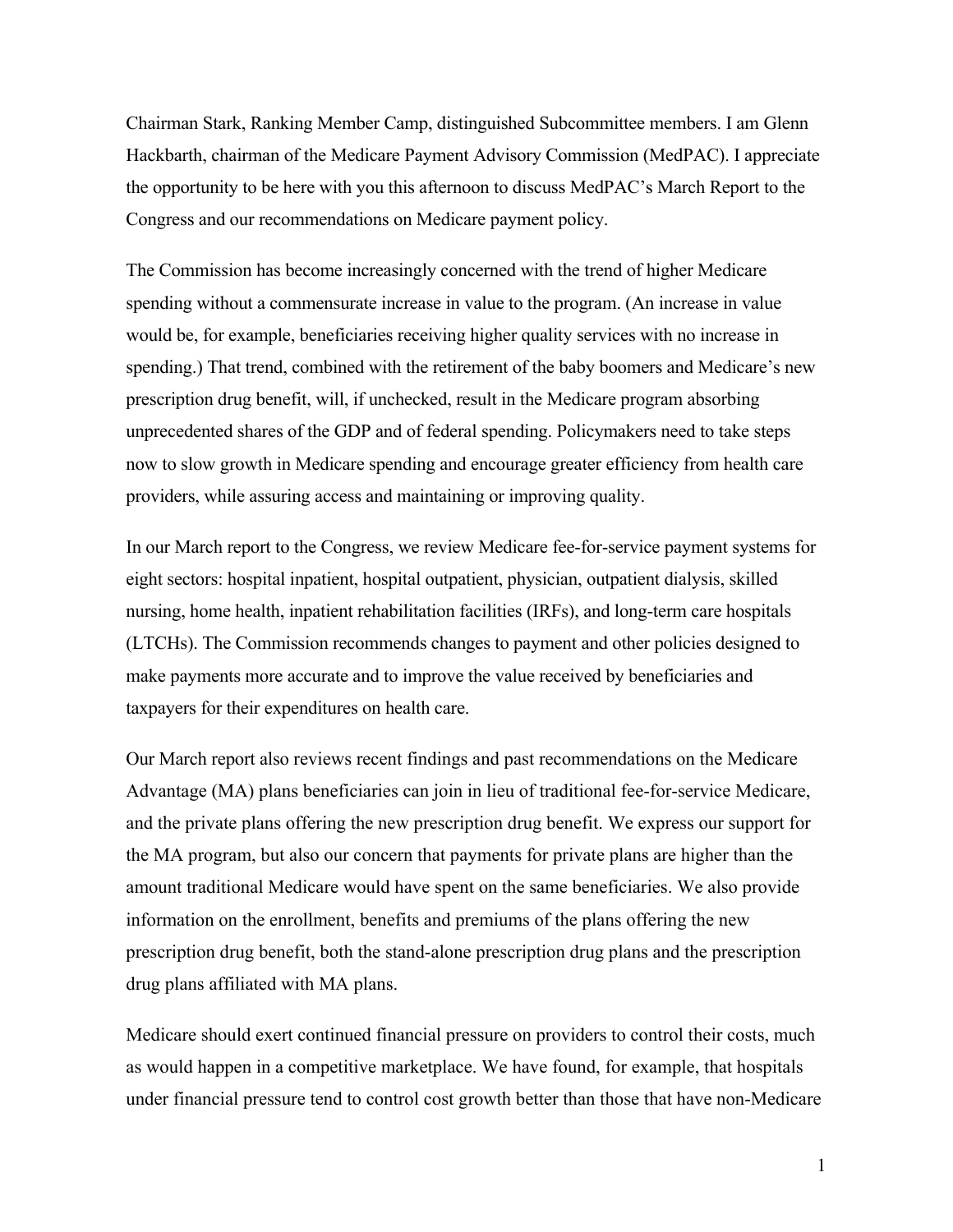revenues that greatly exceed their costs. In all sectors, Medicare should also adjust payments for quality, paying more for high quality and less for poor quality. The Commission is striving to pursue innovative means to increase value in Medicare while maintaining financial pressure in all of its payment systems to restrain costs.

## **Context for Medicare payment policy**

Medicare was designed to help ensure access to medically necessary care for the aged and disabled. Many analysts give Medicare credit for improving the economic position of its beneficiaries. Today, however, Medicare and other purchasers of health care in our nation face enormous challenges for the future. One challenge relates to the wide variation in the quality and use of services within our health care system, with quality often bearing no relationship or even a negative relationship to spending. Analysts point to geographic variation in spending as evidence of inefficiency and waste. Although spending is rising it is not clear that beneficiaries are seeing commensurate increases in the quality of their care or their health. A second challenge is that, as is true for other purchasers of health care, Medicare's spending has been growing much faster than the economy. In Medicare, forces such as the broad use of newer medical technologies and enrollment growth will likely push future spending higher. Because of these forces, the Commission warns of a serious mismatch between the benefits and payments the program currently provides and the financial resources available for the future.

Figure 1 shows the Medicare trustees view of the future of Medicare financing. Total expenditures for Medicare will take up an increasing share of the nation's GDP and quickly exceed dedicated financing. In their most recent report, the Medicare trustees project that, under intermediate assumptions, the hospital insurance (HI) trust fund (which finances Part A of Medicare) will be exhausted in 2018. Because Medicare cannot pay for Part A services once the HI trust fund is exhausted, either those expenditures will have to cease or some new source of financing will have to be found. For other parts of Medicare (Part B and Part D), general tax revenues and premiums automatically increase with expenditures. Those automatic increases will impose a significant financial liability on Medicare beneficiaries, who must pay premiums and cost sharing, and on taxpayers in general. For example, if income taxes remain at their historical average share of the economy, the Medicare trustees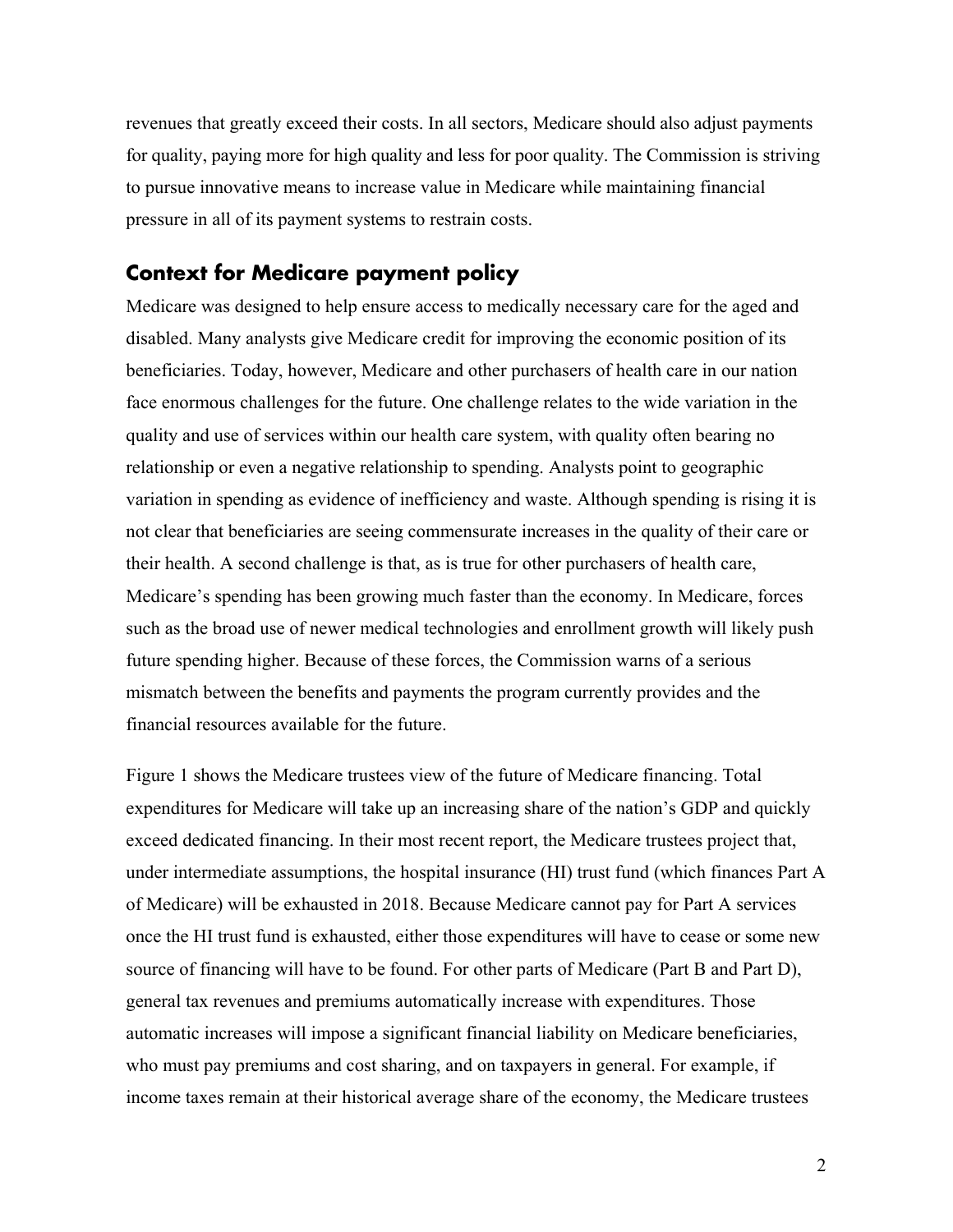estimate that the program's share of personal and corporate income tax revenue would rise from 10 percent today to 24 percent by 2030 and to 40 percent by 2080.



**Figure 1. Medicare faces serious challenges with long-term financing** 

Note: GDP (gross domestic product), HI (Hospital Insurance). Tax on benefits refers to income taxes that higher income individuals pay on Social Security benefits that are designated for Medicare. State transfers (often called the Part D "clawback") refer to payments from the states to Medicare for assuming primary responsibility for prescription drug spending.

Source: 2006 annual report of the Boards of Trustees of the Medicare trust funds.

Strategies to help ensure a more sustainable Medicare program include using payment policy to obtain greater value (that is, higher quality using fewer resources or restraining unnecessary spending), increasing the program's financing, and restructuring Medicare's benefits and supplemental coverage. Policymakers will need to use a combination of approaches to address Medicare's long-term sustainability. Since Medicare heavily influences many aspects of health care, policymakers should keep in mind that the program could play a leading role in initiating some types of change. At the same time, broad trends in the health care system affect the environment in which it operates, and Medicare needs to work in collaboration with private sector payers who face similar pressures from growth in health spending.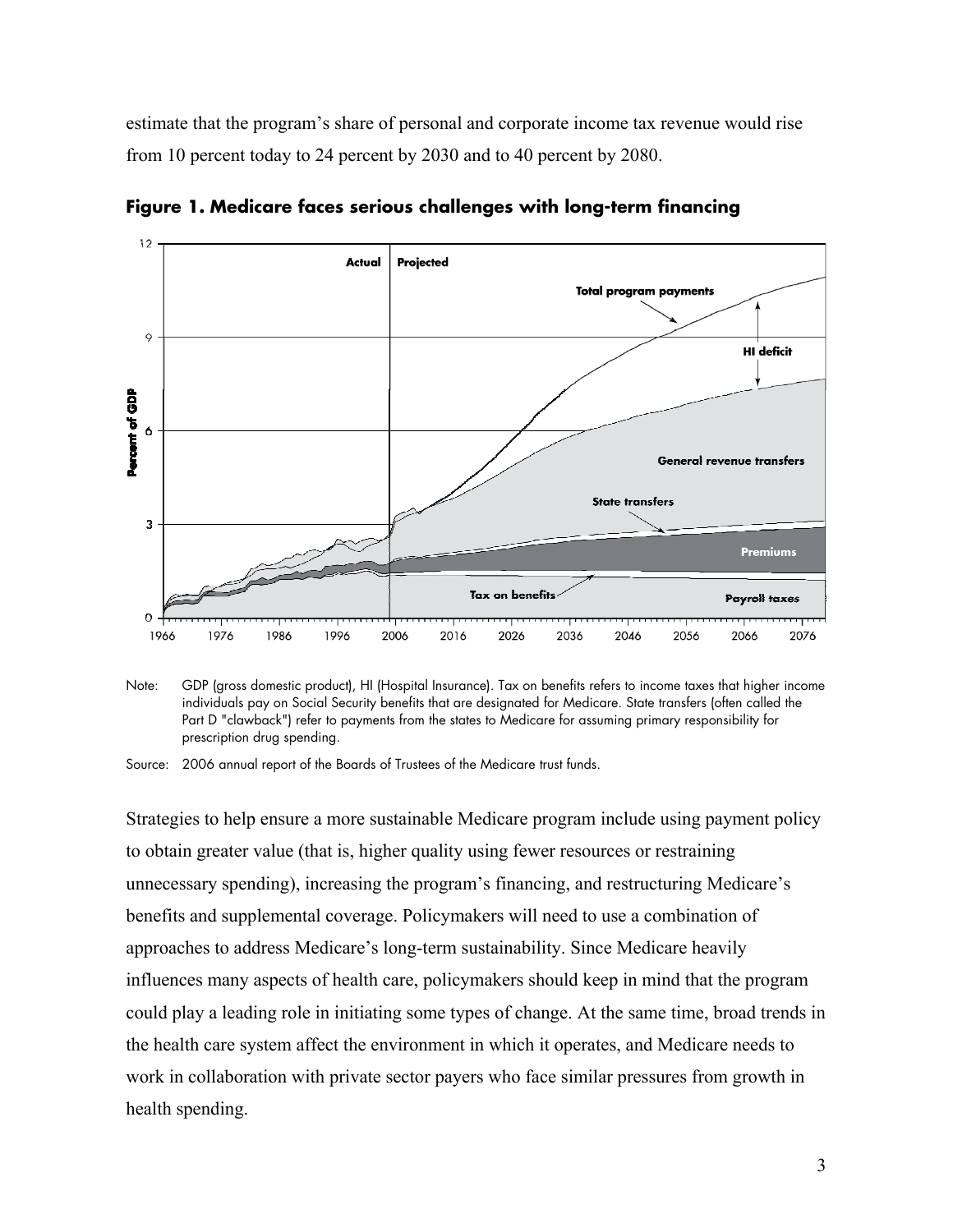# **Assessing payment adequacy and updating payments in fee-forservice Medicare**

The Commission recommends payment updates for 2008 and other policy changes for feefor-service Medicare. An update is the amount (usually expressed as a percentage change) by which the base payment for all providers in a prospective payment system is changed. To help determine the appropriate level of aggregate funding for a given payment system, the Commission considers whether current Medicare payments are adequate by examining information about beneficiaries' access to care; changes in provider supply and capacity; volume and quality of care; providers' access to capital; and, where available, the relationship of Medicare payments to providers' costs. Ideally, Medicare's payments should not exceed the costs of the efficient providers. Efficient providers use fewer inputs to produce quality services. We then account for expected cost changes in the next payment year, such as those resulting from changes in input prices.

Improvements in productivity reduce providers' costs in the coming year. Medicare's payment systems should encourage providers to reduce the quantity of inputs required to produce a unit of service by at least a modest amount each year while maintaining service quality. Thus, in most cases where payments are adequate, some amount representing productivity improvement should be subtracted from the initial update value, which is usually an estimate of the change in input prices. Consequently, we apply a policy goal for improvement in productivity (the ten year average of productivity gains in the general economy, 1.3 percent for 2008). This factor links Medicare's expectations for efficiency to the gains achieved by the firms and workers who pay taxes that fund Medicare. Competitive markets demand continual improvements in productivity from these workers and firms; as a prudent purchaser, Medicare should expect the same of health care providers.

## **Hospital inpatient and outpatient services**

Most indicators of payment adequacy for hospitals are positive. More Medicare-participating hospitals have opened than closed in recent years. Inpatient and outpatient service volume continues to increase but at reduced rates of growth in 2005 and into 2006. The quality of care hospitals provide to Medicare beneficiaries is generally improving. Spending on hospital construction increased substantially in recent years while the median values of several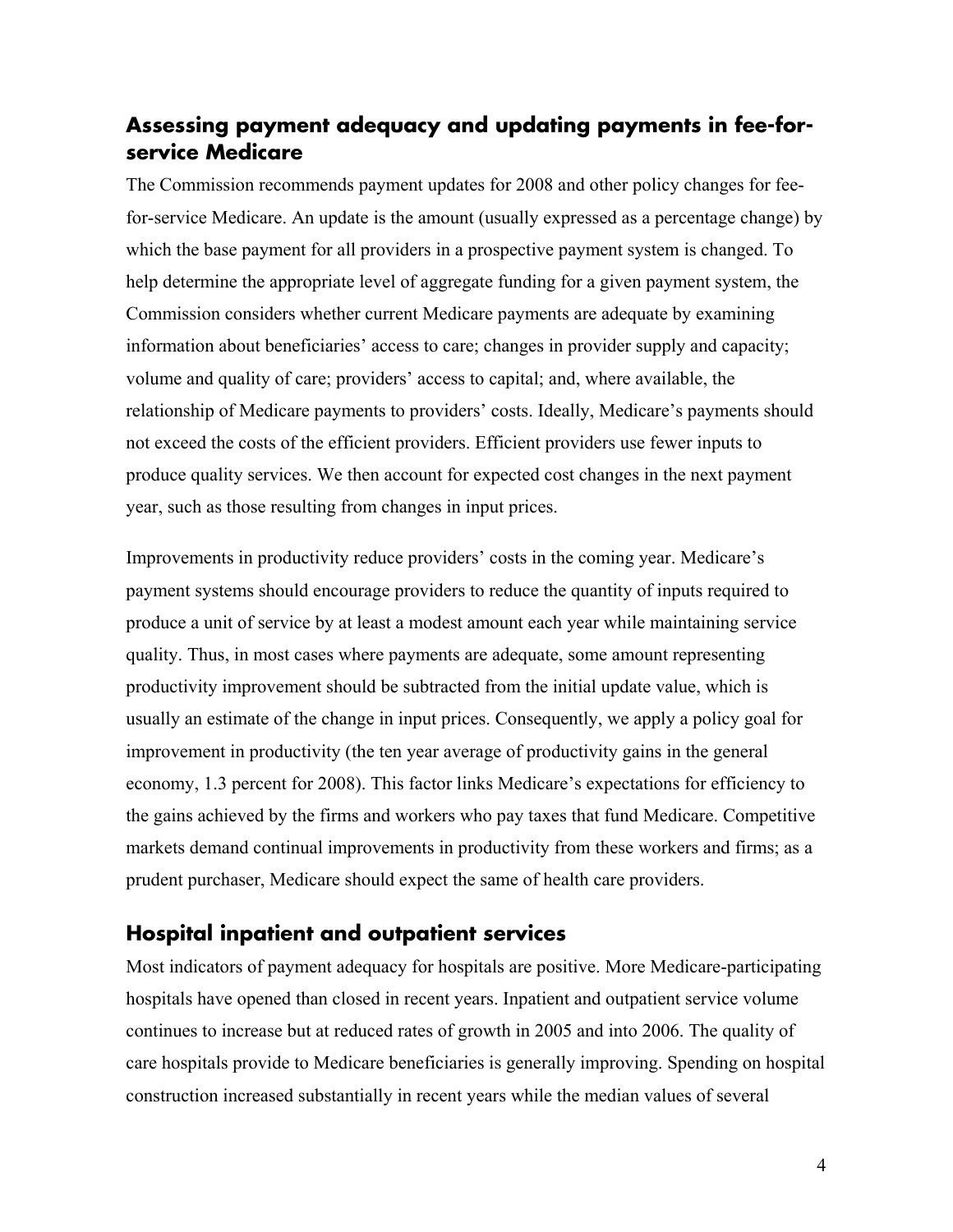financial indicators (such as measures of debt service coverage) reached their best value ever recorded in 2005.

Hospitals with consistently lower Medicare margins (the excess of payments over costs divided by payments) over the last three years tend to have higher private payer payments. Those higher payments allow those hospitals to continue to have higher costs, and thus they are under less pressure to control costs. Table 1 shows that hospitals with consistently low Medicare margins over the last three years had revenues from non-Medicare payers that were 1.16 times the hospitals' costs for providing the services. Conversely, hospitals with consistently high Medicare margins had non-Medicare revenues just under their costs. Those hospitals were under pressure to control their costs and did so more successfully, with costs increasing at a lower rate and length of stay decreasing at a faster rate than hospitals with consistently low margins. The result was that in 2005 hospitals with low Medicare margins were less competitive with nearby hospitals and those with high Medicare margins more competitive. Excluding hospitals with consistently high standardized costs (about 17 percent of hospitals) would raise the industry-wide Medicare margin by 3 percentage points.

| Table 1. Hospitals with consistently low or high adjusted overall Medicare<br>margins face different cost pressures |
|---------------------------------------------------------------------------------------------------------------------|
|                                                                                                                     |

|                                                                                                                        | <b>Hospitals' adjusted Medicare margins:</b> |                             |  |
|------------------------------------------------------------------------------------------------------------------------|----------------------------------------------|-----------------------------|--|
| Indicators:                                                                                                            | Consistently<br>low                          | <b>Consistently</b><br>high |  |
| Non-Medicare ratio of revenues to costs (2005)                                                                         | 1.16                                         | 0.99                        |  |
| Average annual increase in inpatient cost per case (2002-2005)<br>Annual change in Medicare length of stay (1997–2005) | 6.3%<br>$-2.3%$                              | $5.2\%$<br>$-3.1\%$         |  |
| Standardized cost per case (2005):<br>Subject hospital                                                                 | \$6,203                                      | \$4,527                     |  |
| Hospitals within 15 miles                                                                                              | 5.742                                        | 5.103                       |  |

Note: Hospitals with consistently low or high margins had adjusted overall Medicare margins (margins calculated excluding indirect medical education and disproportionate share payments over empirically justified amounts) from 2002 to 2005 that were in the top or bottom third each year. Per cases costs are standardized for wages, case-mix, severity, outlier cases, and teaching intensity. Median values shown.

Source: MedPAC analysis of data from the Centers for Medicare & Medicaid Services.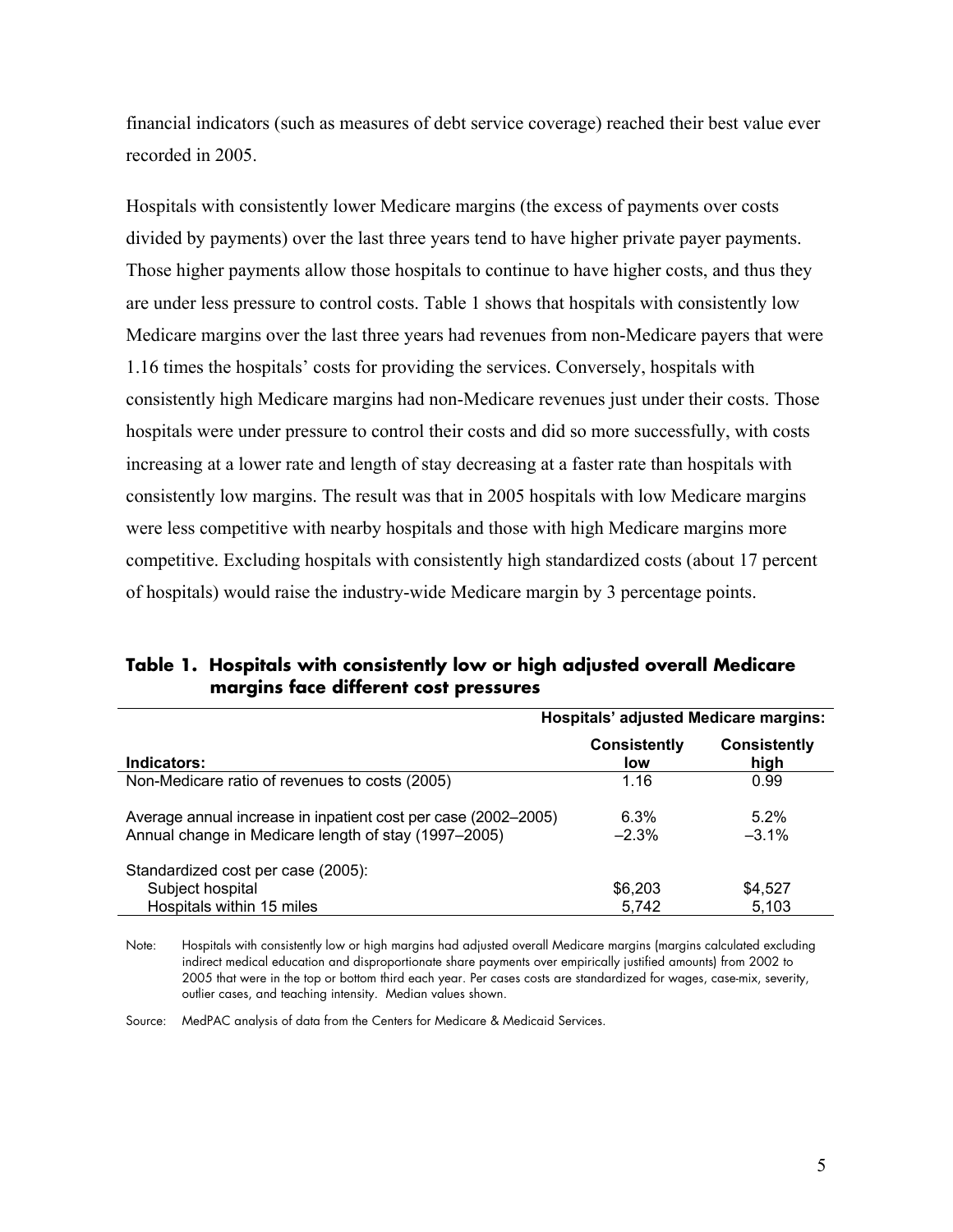Lack of pressure to control costs because of high non-Medicare revenues may have also contributed to an increase in the growth in costs per unit of service in 2006, leading to the negative Medicare margin (–5.4 percent) we project in 2007.

Balancing positive indicators and negative margins, the Commission recommends that the Congress update both inpatient and outpatient services by the hospital market basket, with this increase implemented concurrently with a quality incentive payment program. A pay for quality performance program would pay those hospitals with higher quality more than the basic payment rate. Although such a program would operate separately from the update, a hospital's quality performance would likely determine whether its net increase in payments in 2008 would be above or below the market basket increase.

Part of the funding for a quality incentive payment policy for all hospitals should come from reducing indirect medical education (IME) payments. Our analysis finds that more than half of the IME add-on payment is unrelated to the additional cost of care that results from the intensity of a hospital's teaching program (measured by the ratio of residents per bed). The Commission recommends that the Congress reduce the IME adjustment by 1 percentage point to 4.5 percent per 10 percent increment in the resident-to-bed ratio, concurrent with implementation of a system for adjusting payments for severity of illness. Teaching hospitals as a group already have better financial performance than non-teaching hospitals under Medicare. They will also benefit from the severity adjustments to hospital payments that CMS is considering for proposed regulation and which are necessary to help improve the accuracy of the payment system.

Our recommendations on the update and IME payments, along with the contemplated severity adjustments and a focused pay-for-performance initiative, should be viewed as a package that would improve the accuracy of Medicare's acute inpatient payments while creating an incentive for improving the quality of care.

For several years, policymakers have been considering options for the federal government to help hospitals with their uncompensated care. We found little evidence of a relationship between the disproportionate share payments hospitals receive and the cost of caring for Medicare patients or the amount of uncompensated care they provide. If policymakers desire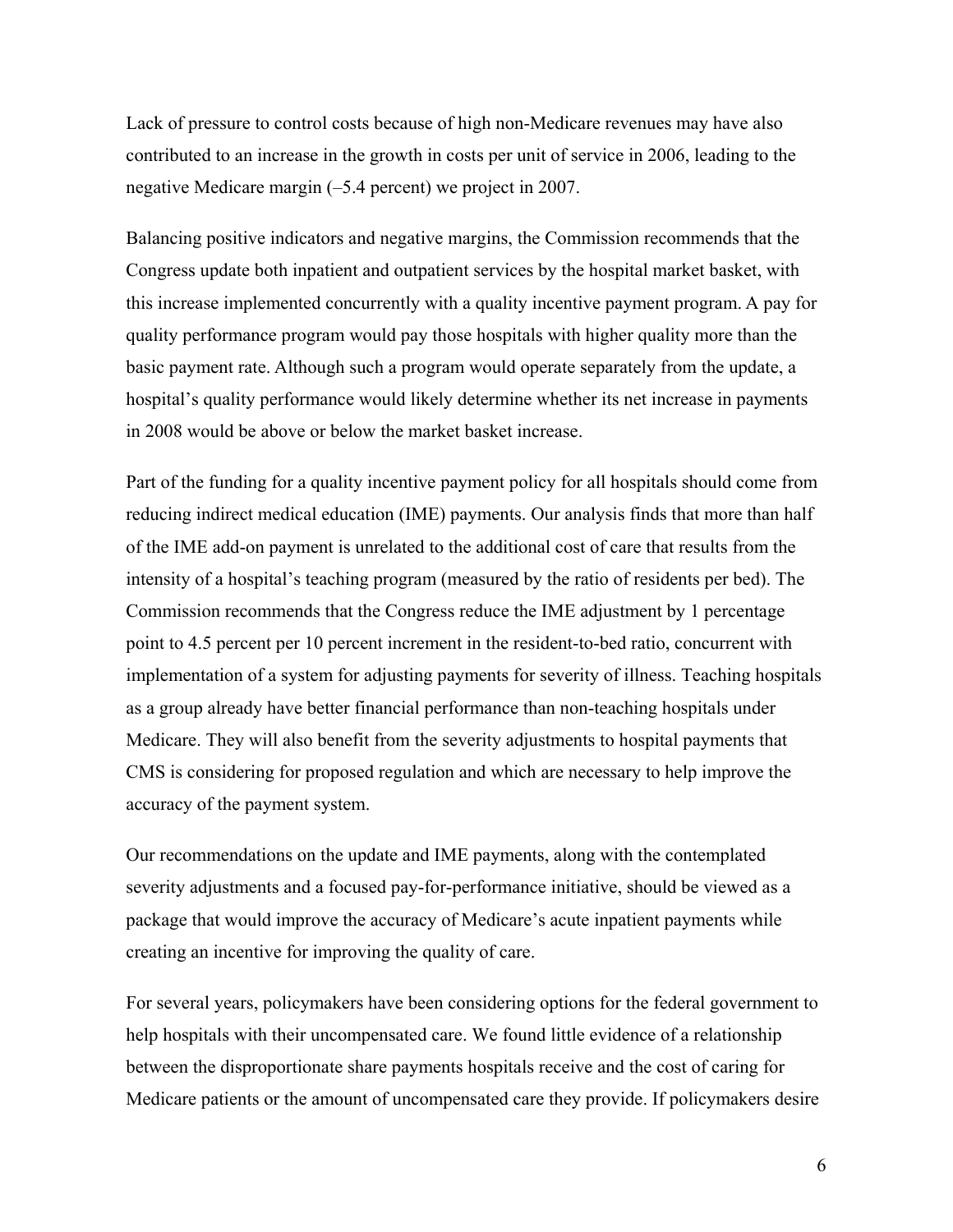to provide a federal payment for uncompensated care, it should be distributed on the basis of each hospital's uncompensated care not as an add-on to a Medicare per case payment rate. To provide the necessary data, the Commission recommends that CMS improve its instrument for collecting information on uncompensated care. The Commission has previously suggested specific changes to help CMS revise its data collection instrument.

## **Physician services**

Our analysis finds that most indicators of payment adequacy for physicians are stable. Beneficiary access to physicians is generally good with few statistically significant changes in recent years. We find that the number of physicians providing services to Medicare beneficiaries has more than kept pace with growth in the beneficiary population in recent years, and per beneficiary service volume grew at a rate of 5.5 percent in 2005. Our claims analysis shows small improvements in the quality of ambulatory care. The ratio of Medicare payment rates to private payment rates was essentially unchanged.

In consideration of expected input costs for physician services and our payment adequacy analysis, the Commission recommends that the Congress update payments in 2008 for physician services by the projected change in input prices less the Commission's expectation for productivity growth. Physicians, like other providers and the taxpayer and firms that fund Mecicare, should be expected to increase their productivity each year.

Although the recently passed Tax Relief and Health Care Act directs additional funds to physicians in 2008, the sustainable growth rate (SGR) formula continues to call for substantial negative updates through 2015. Though currently we do not see overall access problems, the Commission is concerned that consecutive annual cuts would threaten beneficiary access to physician services over time, particularly those provided by primary care physicians. As a mechanism for volume control, the current national SGR has several problems, which the Commission examines in its mandated report to the Congress: *Assessing Alternatives to the Sustainable Growth Rate System*.

Fee-schedule mispricing may be one factor contributing to disparities in volume growth among services. The Secretary could play a lead role in identifying mispriced services by measuring volume growth for specific services, while taking into account changes in the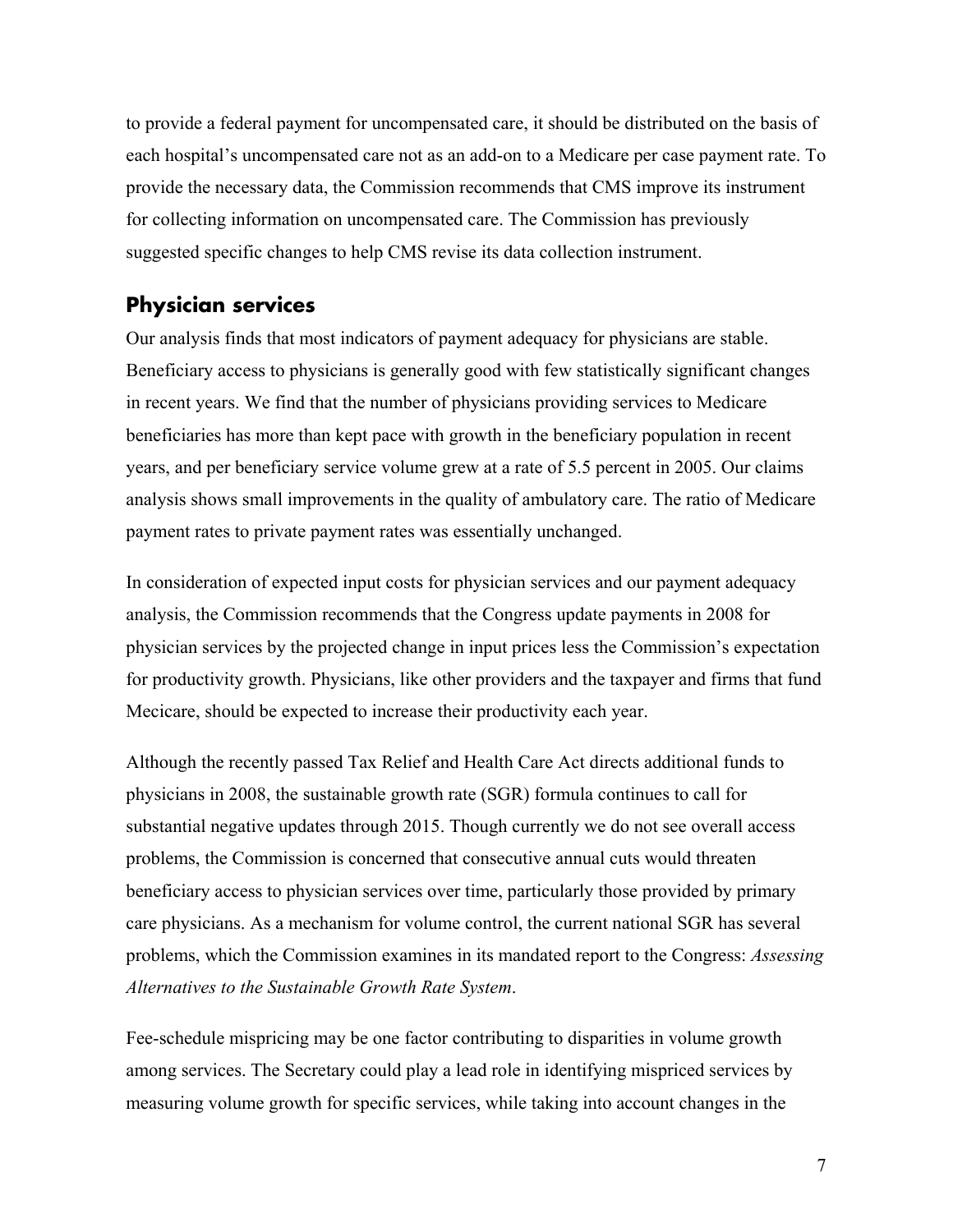number of physicians performing the service and other factors. CMS or the Relative Value Update Committee (RUC) could use the results from these analyses to flag services for closer examination of relative work values. Alternatively, the Secretary could automatically correct such mispriced services and the RUC would review such changes during its regular five-year review process.

## **Outpatient dialysis services**

Most of our indicators of payment adequacy for outpatient dialysis services are positive. Beneficiaries' access to dialysis care is generally good; the number of facilities increased, capacity increased, and there do not appear to be access problems. The growth in the number of dialysis treatments kept pace with patient growth. Quality of care is improving for some measures; more patients are receiving adequate dialysis and more have their anemia under control. Yet, one quality measure—patients' nutritional status—has not improved during the past five years. Recent evidence about trends in opening new dialysis facilities suggests that providers have sufficient access to capital. Between 2003 and 2005, the cost per treatment for composite rate services and dialysis drugs fell, largely driven by decreases in drug prices. We project that Medicare payments will cover the costs of providing outpatient dialysis services to beneficiaries in 2007 with a margin of 4.1 percent.

Considering expected input costs and our payment adequacy analysis, the Commission recommends that the Congress update the composite rate for outpatient dialysis services in 2008 by the projected change in input prices less the Commission's expectation for productivity growth.

The Commission remains concerned that Medicare continues to pay separately for drugs and laboratory tests that providers commonly furnish to dialysis patients. Medicare could better achieve its objectives of providing incentives for controlling costs and promoting access to quality services if all dialysis-related services, including drugs, were bundled under a single payment. In addition to broadening the payment bundle, the Secretary should continue efforts to improve dialysis quality. The Commission has recommended that Medicare base a portion of payments on the quality furnished by facilities and physicians who treat dialysis patients. The Secretary also needs to continue to develop quality measures and to monitor and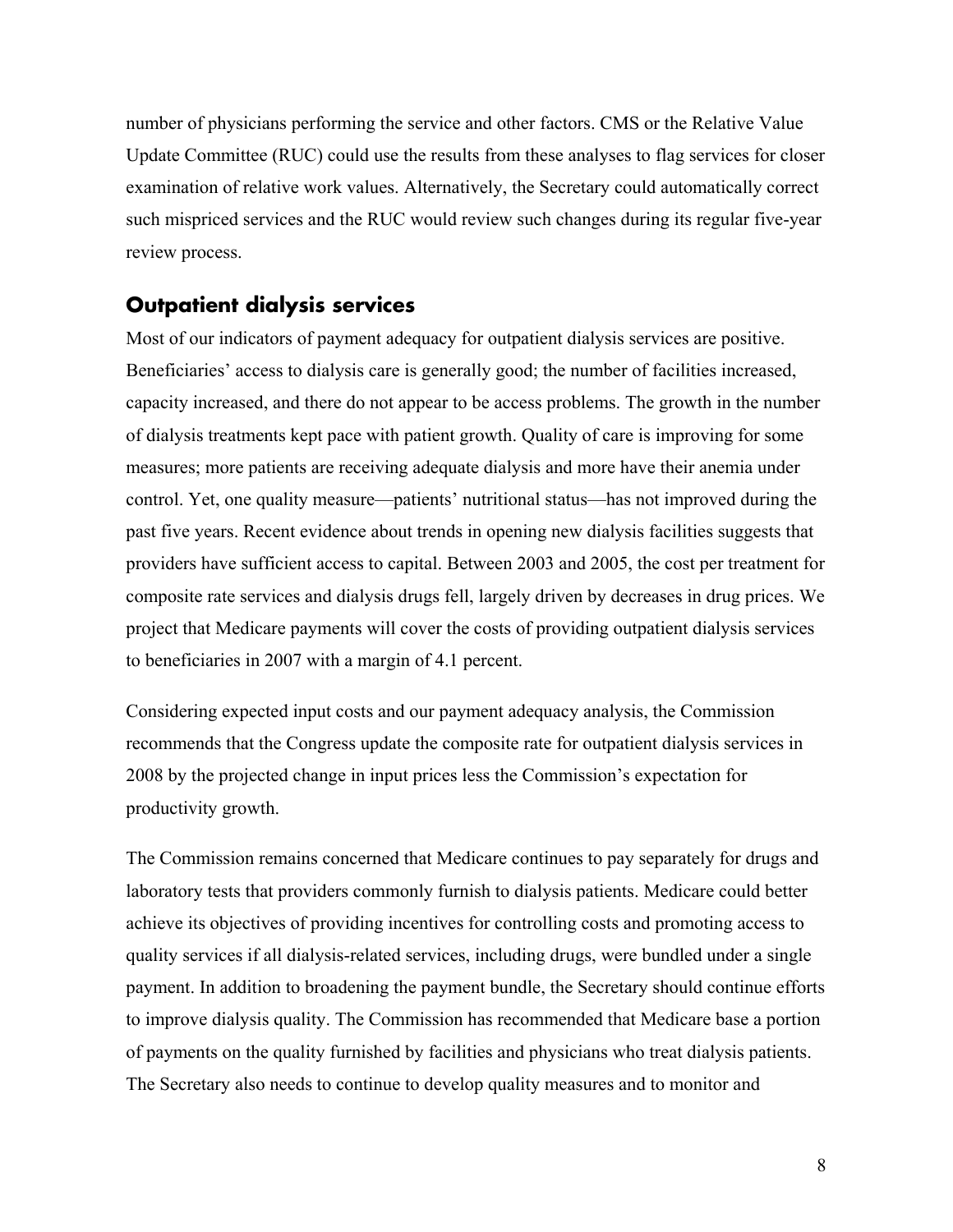improve dialysis care. Together, these steps should improve the efficiency of the payment system, better align incentives for providing cost-effective care, and reward providers for furnishing high-quality care.

## **Post-acute care providers**

The recuperation and rehabilitation services that post-acute care providers furnish are important to Medicare beneficiaries. In our March report the Commission analyzes payment adequacy for the four types of post-acute care (PAC) providers: skilled nursing facilities (SNFs), home health agencies (HHAs), inpatient rehabilitation facilities (IRFs), and longterm care hospitals (LTCHs).

Prospective payment systems (PPSs) for each setting were developed and implemented separately. While the PPSs have changed the pattern of service use within each setting, we do not have adequate data to evaluate whether beneficiaries are being treated in the setting that provides the most value to them and the program. Three barriers undermine the program's ability to know if it is purchasing high-quality care in the least costly PAC setting consistent with the care needs of the beneficiary:

- Case-mix measures often do not accurately track differences in the costs of care.
- There is no common instrument for patient assessment across PAC settings, which makes it difficult to compare costs, quality of care, and patient outcomes.
- There is a lack of evidence-based standards of care.

Similar barriers limit our ability to compare differences in financial performance among the provider within each post-acute setting. We do not know if better financial performance results from higher efficiency or differences in the mix of patients chosen for treatment, but, as might be expected, we found that those facilities had consistently low unit costs, used fewer resources, and had higher occupancy.

#### **Skilled nursing facility services**

Our indicators of payment adequacy are generally positive for skilled nursing facilities (SNFs), but quality shows a decline. Beneficiaries have good access to SNF care, although those who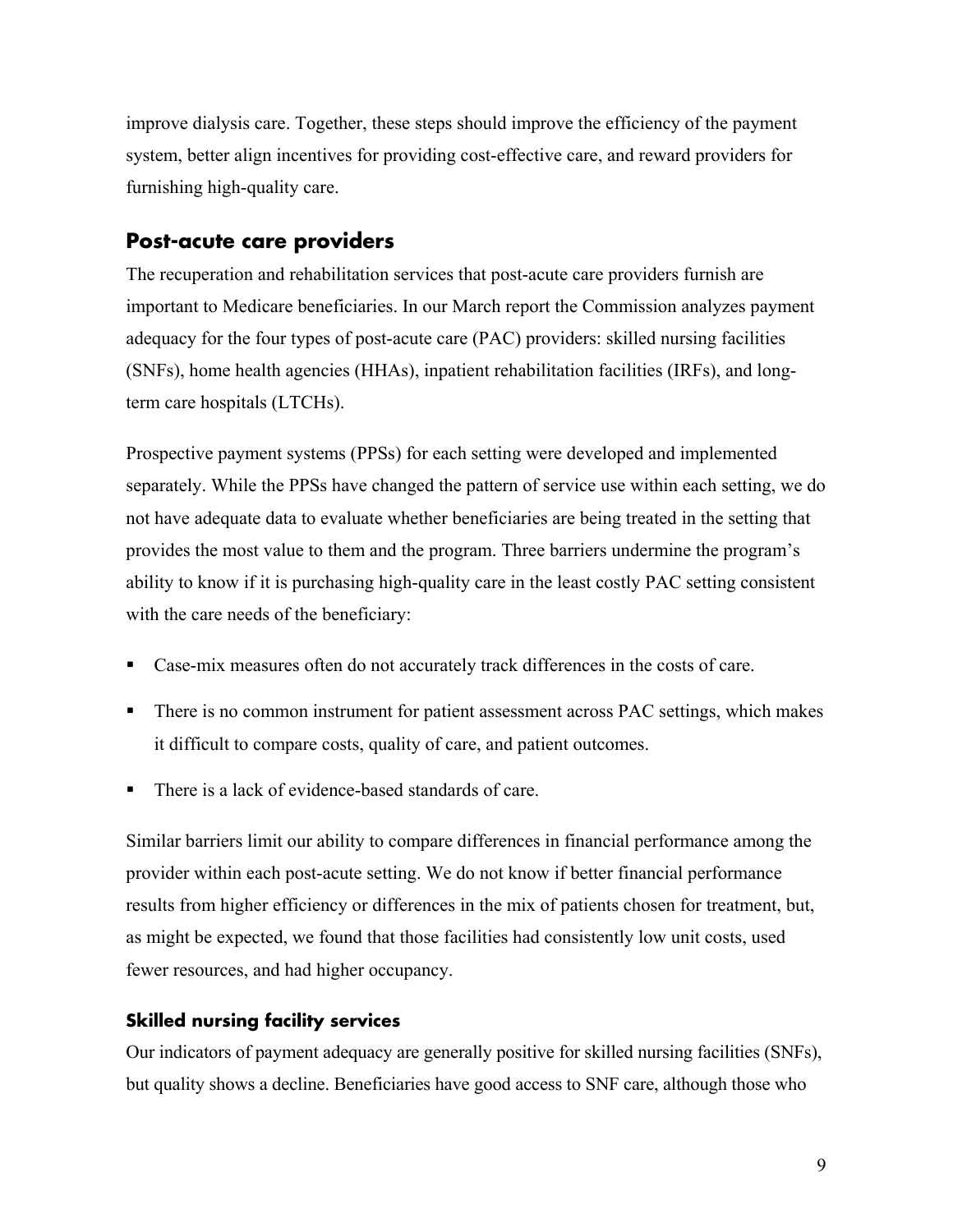need certain expensive services may experience delays in finding SNF care and end up staying longer in the hospital. The number of facilities providing SNF care to Medicare beneficiaries has remained almost constant. Spending and volume of days and stays increased in 2005, with cases continuing to shift to rehabilitation case mix groups, which receive higher payments. Two outcome measures for Medicare SNF patients show declining quality in recent years: average facility rates of avoidable rehospitalizations increased and discharges to the community declined. SNFs appear to have good access to capital. We project that Medicare payments will more than cover the costs of providing SNF care to Medicare beneficiaries in 2007 with margins for freestanding SNFs of around 11 percent.

The data suggest that skilled nursing facilities should be able to accommodate cost increases in 2008. Therefore, the Commission recommends that the Congress should eliminate the update to payment rates for SNF services for fiscal year 2008.

Some have argued that, although Medicare payments may be more than adequate, Medicaid payments to nursing facilities are inadequate and, therefore, Medicare should increase its payments to SNFs. The Commission rejects this argument for three reasons. First, Medicare payments should be set to cover the costs of an efficient provider, not to cover the additional costs of caring for non-Medicare patients. Second, increasing Medicare payments would target the wrong facilities; SNFs with more Medicare patients and fewer Medicaid patients would receive larger increases, and those with fewer Medicare patients and more Medicaid patients, would receive smaller increases. Third, if Medicare took this perspective, States might scale back their spending in response.

#### **Home health services**

Our measures for home health are positive. Access to care continues to be satisfactory; more than 99 percent of beneficiaries live in an area served by a home health agency (HHA) in 2006. The number of beneficiaries using the benefit increased substantially, the number of HHAs participating in Medicare also continues to increase rapidly, but the growth in new HHAs varies among regions with two states accounting for two-thirds of the growth. For most measures quality has increased slightly, but the rate of hospital readmissions and of unplanned admissions to emergency rooms has not changed. Between 2004 and 2005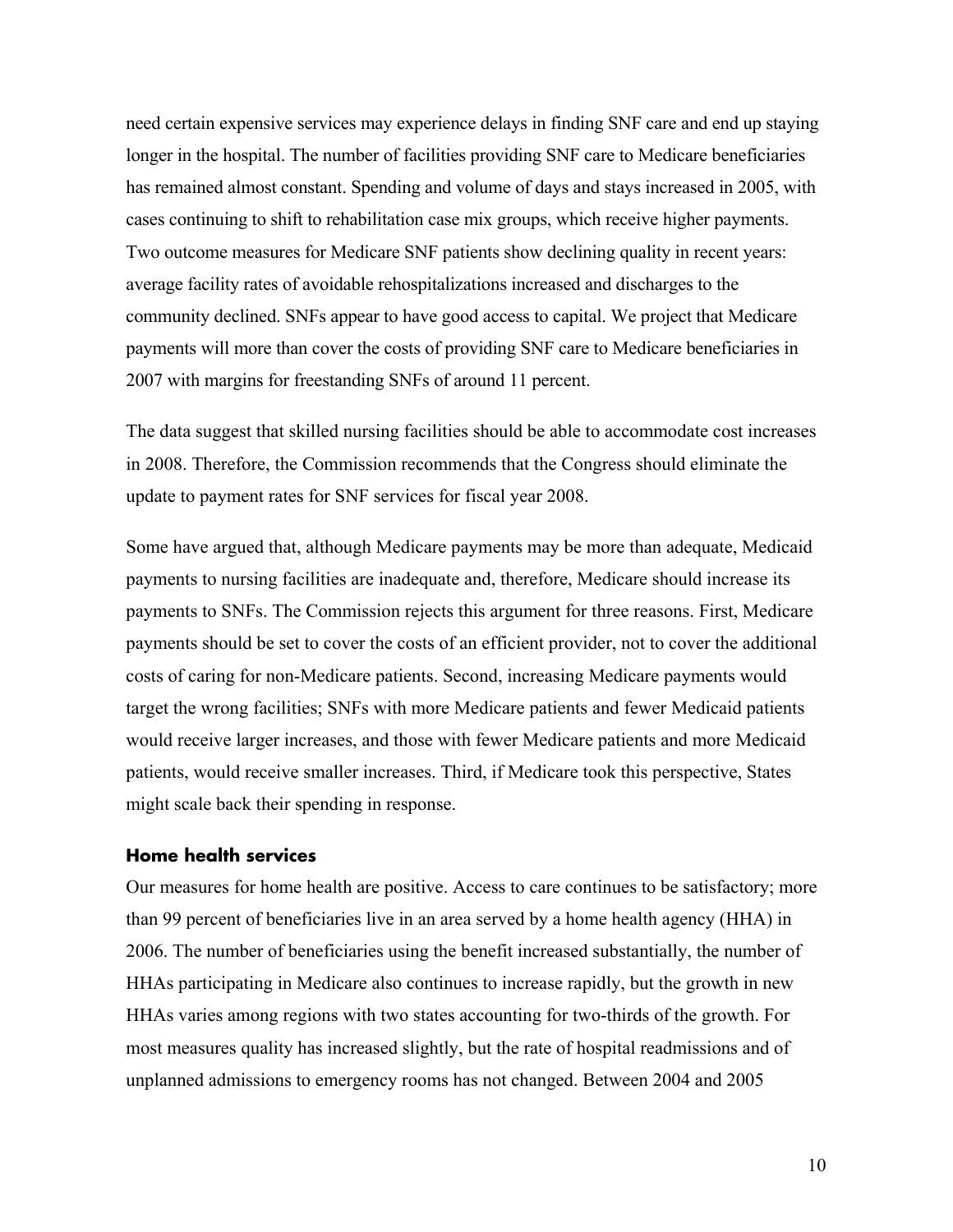average cost per episode grew at a rate of under one percent yielding a margin for freestanding agencies of over 16 percent. We project that Medicare payments will more than cover the costs of providing home health care to Medicare beneficiaries in 2007 and project margins remaining over 16 percent.

The data on access, quality, volume, and financial performance suggest that agencies should be able to accommodate cost increases in 2008, hence, the Commission recommends that the Congress should eliminate the update to payment rates for home health care services for calendar year 2008.

#### **Inpatient rehabilitation facility services**

Judging payment adequacy for inpatient rehabilitation facilities, which has been robust in recent years, is now more difficult because of a major change in Medicare policy. The change was CMS's modification of the 75 percent rule, which requires IRFs to have 75 percent of admissions with one or more of a specified list of conditions, and 2005 was the first full year the new rule took effect. Medicare is the principal payer for IRF services, accounting for about 70 percent of discharges.

The number of IRF cases increased rapidly after the introduction of the PPS but decreased as the 75 percent rule started to be phased in. Medicare spending followed the same trends, increasing rapidly from 2002 to 2004 but decreasing from 2004 to 2005. Our other indicators show that the supply of IRFs was stable in 2005, the patients treated by IRFs in 2005 were more complex than those who shifted to alternative settings, and quality indicators for all IRF patients and for those who were discharged home improved slightly. Most IRFs are hospitalbased units that access capital through their parent institutions, which have good access.

As expected, in response to the modified 75 percent rule growth in costs per case accelerated between 2004 and 2005. This is because the volume of cases declined, and the patient mix became more complex as patients with lesser needs were treated in other settings. Aggregate Medicare margins for 2005 were high, around 13 percent. We estimate that margins in 2007 will be lower, largely because of the effect of the 75 percent rule. We estimate that the margin will range between 0.5 and 5.5 percent, depending on the ability of the IRFs to control their costs to compensate for the drop in volume.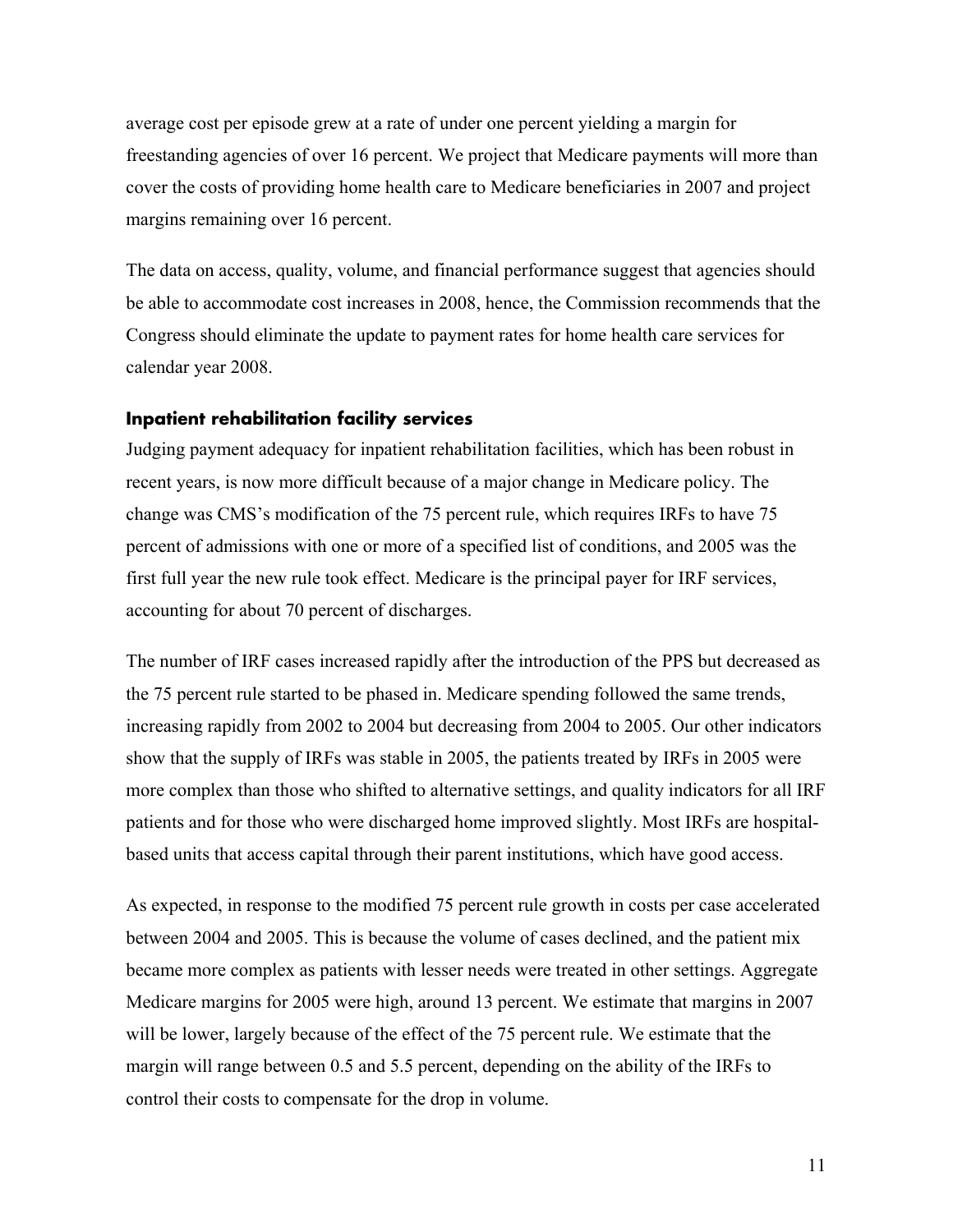In this time of transition from historically high margins and growth to lower margins and volume declines, the Commission recommends that the Congress update payment rates for IRFs for 2008 by 1 percent.

#### **Long-term care hospitals**

Our indicators of payment adequacy for long-term care hospitals (LTCHs) are largely positive. Medicare is the predominant payer for LTCH services and accounts for more than 70 percent of LTCH discharges. The number of LTCH providers increased between 2004 and 2005, with the number of LTCH hospitals within hospitals (HWHs) growing twice as fast as the number of freestanding facilities. The number of cases increased 10 percent annually from 2003 to 2005 and Medicare spending grew at almost triple that pace during the same period. The rate of growth slowed in 2006. The evidence on quality is mixed. Risk-adjusted rates of death in the LTCH, death within 30 days of discharge, and one of four patient safety indicators (PSIs) showed improvement between 2004 and 2005. But more patients were readmitted to acute care and three PSIs worsened. Rapid expansion of both for-profit and nonprofit LTCHs demonstrates good access to capital for this sector.

LTCHs' Medicare margins for 2005 were high, almost 12 percent, but CMS has made a number of policy changes that will reduce payments. We estimate the margin in 2007 to be between 0.1 and 1.9 percent with the magnitude depending on how LTCH-HWHs respond to the 25 percent rule (this rule pays less for certain patients these facilities admit from their host hospitals).

The Commission is concerned about growth in long-term care hospitals because we are not certain that this high-cost service is being used only on patients who need it. LTCHs have shown themselves to be very responsive to changes in payments and should be able to accommodate cost changes in 2008. These findings, as well as the other factors the Commission considers, which are almost all positive, lead us to recommend that the Secretary should eliminate the update to payment rates for LTCH services for 2008. The Commission recommends limiting growth in payments per case until the industry and CMS agree on patient and facility criteria to better define these facilities and the patients appropriate for them, as we previously have recommended.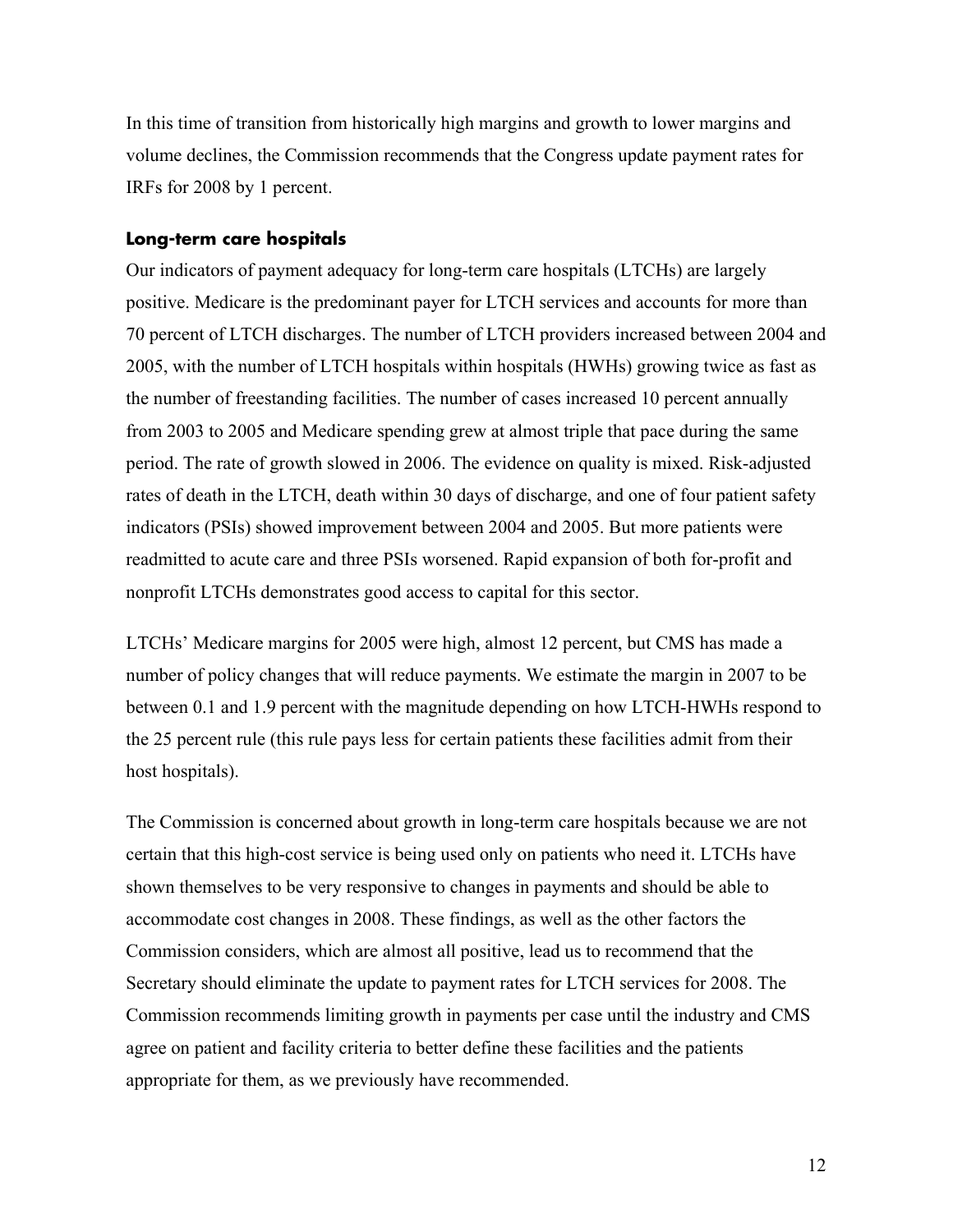# **Update on Medicare private plans**

In our March report the Commission presents recent findings on the Medicare Advantage (MA) plans beneficiaries can join in lieu of traditional fee-for-service Medicare, and the private plans offering the new prescription drug benefit.

All beneficiaries will be able to join an MA plan in 2007, and enrollment in MA plans grew substantially in 2006 with the percentage of beneficiaries enrolled in MA plans reaching 17 percent, a level close to its all-time high. Almost half the growth in 2006 was in private feefor-service MA plans. In addition, our analysis of MA payments shows that the benchmarks (which are the reference level for plan bids and the maximum program payment) now average 116 percent of traditional Medicare fee-for-service (FFS) levels, and payments average 112 percent.

The ratio of benchmarks and payments varies by plan type, although it exceeds the expected Medicare FFS expenditures for those beneficiaries for all types of plans. Table 2 shows that payments to HMOs are 110 percent of expected FFS costs. Payments for PFFS plans are 119 percent of expected Medicare FFS costs as they are located in areas of the country where benchmarks are much greater than FFS. The amount returned to beneficiaries in the form of extra benefits and reduced premiums varies as well. For example, PFFS plans returned a much lower share of plan payments to beneficiaries in the form of extra benefits and reduced premiums than HMOs.

| Type of plan | <b>Enrollment as of</b><br><b>July 2006</b><br>(in thousands) | <b>Benchmark</b><br>relative to<br><b>FFS cost</b> | <b>Payments</b><br>relative to<br><b>FFS cost</b> |
|--------------|---------------------------------------------------------------|----------------------------------------------------|---------------------------------------------------|
| <b>HMO</b>   | 5.195                                                         | 115%                                               | 110%                                              |
| Local PPO    | 285                                                           | 120                                                | 117                                               |
| Regional PPO | 82                                                            | 112                                                | 110                                               |
| <b>PFFS</b>  | 774                                                           | 122                                                | 119                                               |

**Table 2. Medicare Advantage benchmarks and payments in 2006 exceed expected Medicare fee-for-service expenditures for all types of plans** 

Note: FFS (fee-for-service), PPO (preferred provider organization), PFFS (private fee-for-service). Payments relative to expected FFS costs for the beneficiaries enrolled in Medicare Advantage plans.

Source: MedPAC analysis of data from the Centers for Medicare & Medicaid Services on plan bids, enrollment, and benchmarks.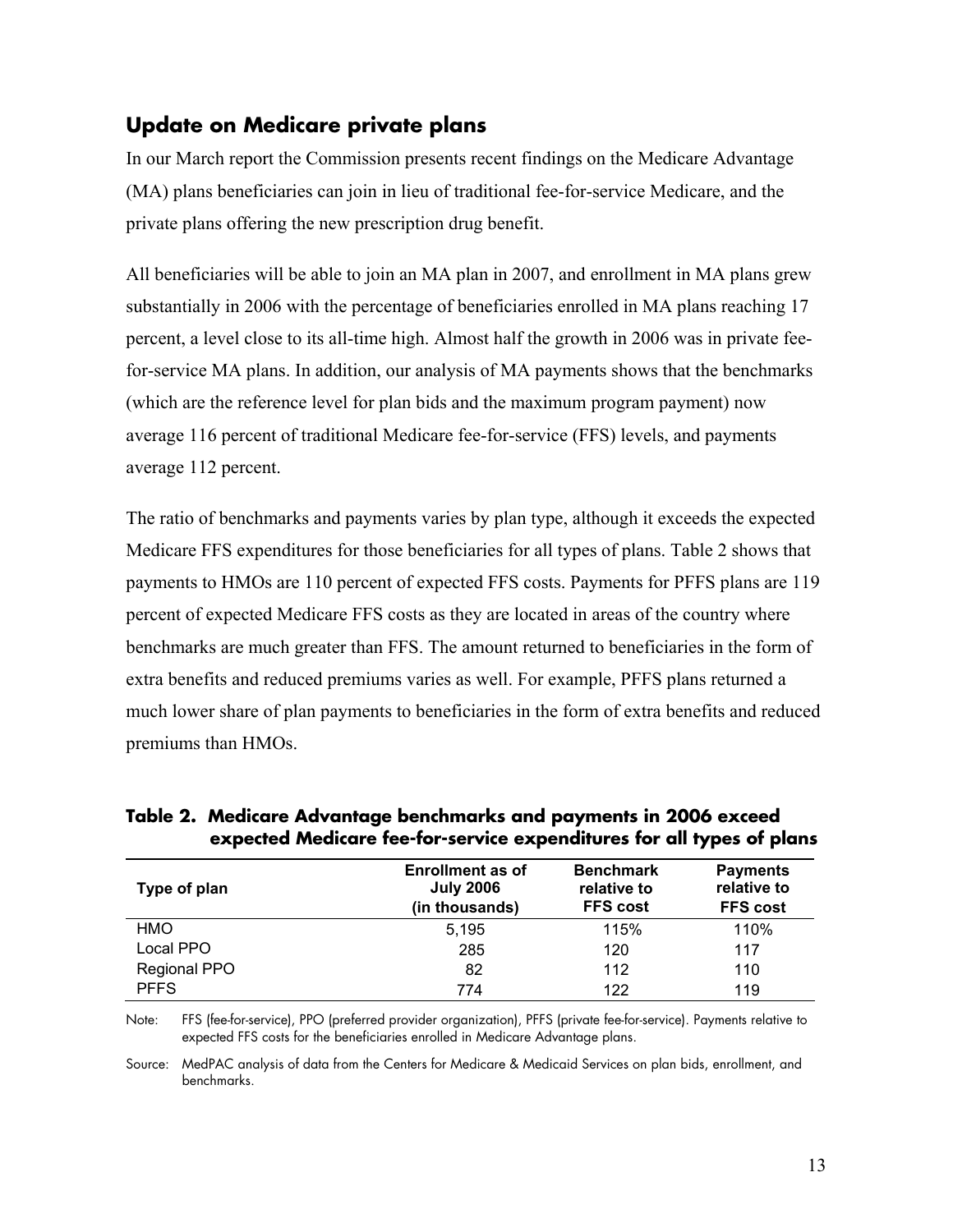The Commission has always supported a private plan option in Medicare, and has recommended a policy of financial neutrality between private plans and traditional Medicare fee-for-service. Financial neutrality includes setting payment benchmarks at 100 percent of fee-for-service costs and removing duplicative payments for indirect medical education. In addition to financial neutrality between MA and FFS, the Commission has also recommended neutrality between types of MA plans, including eliminating the stabilization fund for PPO plans and making bidding rules consistent across plan types. Further, the Commission has recommended a pay for quality performance program for MA plans, and calculating clinical measures for the FFS program that would permit CMS to compare quality in the FFS program with that in MA plans.

The report also provides information on the enrollment, benefits, and premiums of the plans offering the new prescription drug benefit, both the stand-alone prescription drug plans and the prescription drug plans affiliated with Medicare Advantage plans. Our analysis of Part D plan offerings for 2007 shows that about 30 percent more plans entered the market for 2007 than in 2006 and that the typical beneficiary has a choice of over 50 stand-alone drug plans. More plans are including coverage in the gap for generic drugs. (The gap is that part of drug spending where the basic benefit provides no coverage.) Looking at average premiums unweighted by plan enrollment, those for basic plans are lower in 2007 than in 2006, and those for plans with enhanced coverage are higher

Plans bid to provide Part D coverage, and current law calls for weighting Part D plan bids for 2007 with plans' 2006 enrollment when calculating the national average bid (called enrollment weighting). Because enrollees tended to choose lower premium plans, enrollment weighting would have led to a lower government subsidy, which would mean lower Medicare payments to plans and higher enrollee premiums. Similarly, the law also calls for enrollment weighting in the formula for calculating each region's low-income premium subsidy amount for 2007. CMS chose not to fully enrollment weight bids in either case. This action means that enrollees will pay lower premiums and more low-income enrollees will be able to remain in their current plan. However, it also does not allow the full benefits of competition to be realized and thus, the cost to Medicare will increase.